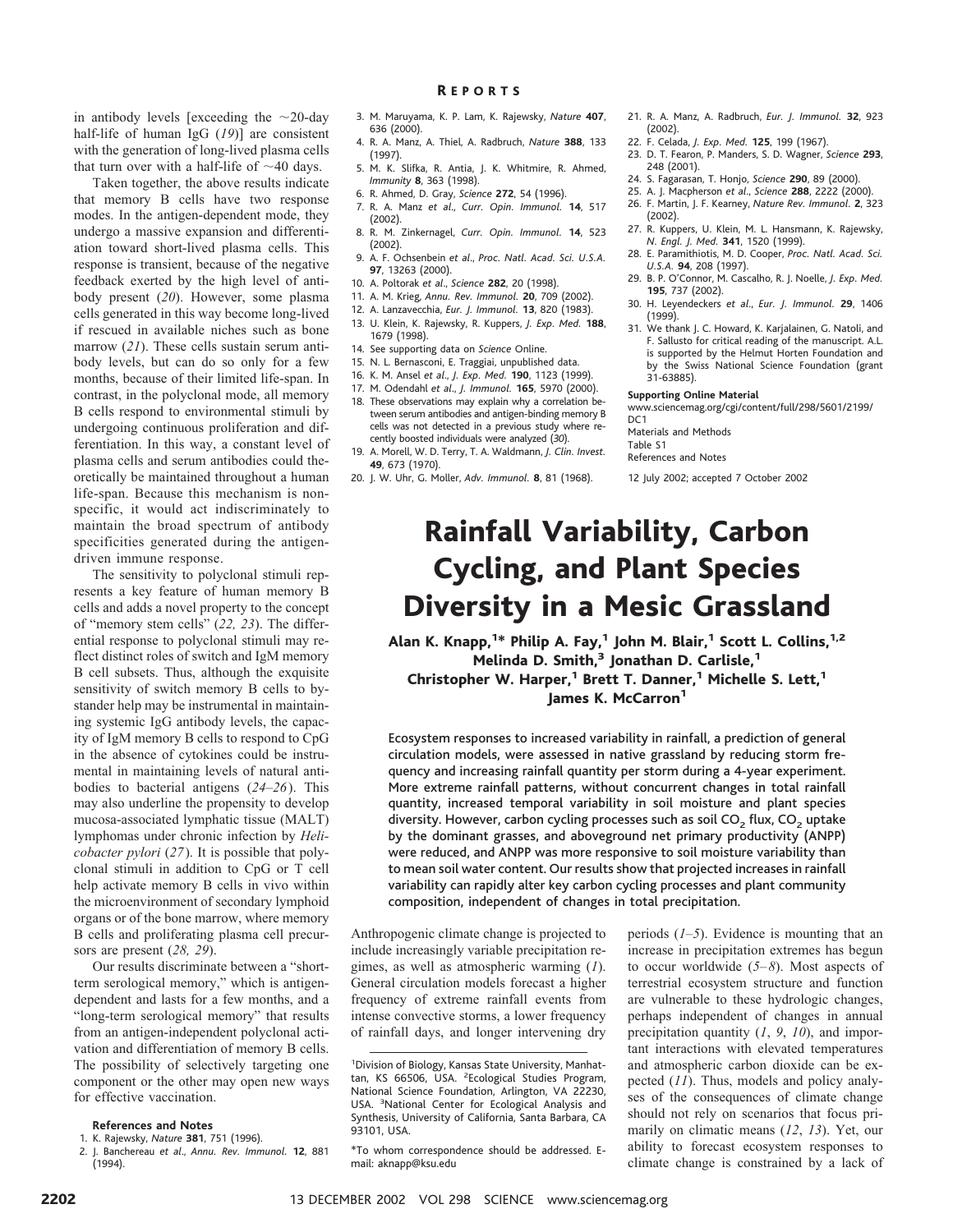### R EPORTS

field studies and proxy data sets capable of projecting the long-term consequences of increased climatic variability.

To quantify the impact of increased intra-annual rainfall variability on an intact ecosystem, we altered the temporal distribution and size of rainfall events, without changing total precipitation amounts, for four growing seasons in a native grassland. Here we examine responses in C cycling and plant community composition, which are key ecosystem attributes with the potential to impart feedback on climate change (*9*). Grasslands are ideal for such experiments because they are extensive biomes with large C storage capacity, are often highly productive and species-rich, and are among the most responsive of terrestrial ecosystems to interannual variability in precipitation  $(14-16)$ .

In a native grassland ecosystem in northeast Kansas, United States, where  $C_4$  perennial grasses dominate in biomass and cover (*14*), we manipulated rainfall variability and reduced rainfall quantity in 12 rainfall manipulation plots (RaMPs) from 1998 to 2001 (*17*, *18*). For this analysis, we focus only on responses to the increased rainfall variability treatment. Rainfall patterns were altered relative to control (ambient) treatments by extending the intervals between natural rain events by 50%, collecting and storing all rain falling during these intervals, and then applying the accumulated quantities as single large events. As a result, control plots received 25 to 30 rain events based on actual rainfall patterns during each growing season (mean per event  $= 14$  mm), whereas plots exposed to altered rainfall patterns received fewer but larger events (6 to 8 per growing season; mean per event  $= 42$  mm), with longer dry periods between storms and more total dry days (Fig. 1). The large size and low frequency of rainfall events in the altered precipitation treatment are well within the range of documented rainfall regimes of the past 100 years in this region (*18*). Thus, rainfall variability was increased without imposing unrealistic drought periods or extraordinary storm intensities. These manipulations allowed us to assess responses of this grassland to the predicted rainfall regime of more intense storms and an increased number of dry days during the growing season (*3, 4*), without the confounding effects of altered total precipitation inputs (Fig. 1).

Temporal patterns of soil water content were strongly influenced by increased rainfall variability (Fig. 1). Over the 4-year study, average soil water content in the upper 30 cm, where  $>70\%$  of root biomass occurs in this and in most grasslands (*19*, *20*), was reduced by 11.6%  $[F(1,8) = 31.00, P = 0.0005]$  in altered versus ambient rainfall plots (Fig. 1). Reduced mean soil water content was caused by more frequent and prolonged periods of low soil moisture due to extended intervals between rainfall inputs. We used an unbiased distance function, the mean absolute difference in soil water content between consecutive measurements (*21*), to quantify temporal dynamics in soil moisture. This estimate of soil moisture variability increased by 27%  $[F(1,8) = 21.4, P = 0.002]$  across all years in plots exposed to altered rainfall patterns, with increases as much as twofold in some years (Fig. 1B, inset). Thus, stability in soil moisture supply decreased as precipitation variability increased.

Increased variability in rainfall and soil water content significantly affected three key C cycling processes in this grassland (*17*). Midsummer net photosynthesis (leaf-level CO<sub>2</sub> uptake) by the dominant grass, *Andropogon gerardii*, was reduced  $\sim$  20% in plants

subjected to increased rainfall variability, consistent with increased leaf-level water stress at midseason (14% lower midday leaf water potential) (Fig. 2A). This is a critical period in the growing season when this dominant species (79.4  $\pm$  3.2% canopy cover) achieves maximum vegetative growth, initiates flowering, and produces seed (*14*). Over the 4-year experiment, exposure to fewer but larger rainfall events reduced aboveground net primary production (ANPP) by  $\sim$ 10% as compared to ambient rainfall patterns (Fig. 2A), with the greatest reduction in ANPP  $(107.9 \text{ g/m}^2)$  occurring during the driest year of the study, when annual precipitation was 22% below the long-term average (835 mm). The majority (86%) of this decline in ANPP was due to reduced productivity of the  $C_4$  grasses. Thus, reduced  $CO_2$  uptake by the dominant grass, *A. gerardii*, provides a



**Fig.1**. Seasonal dynamics of volumetric soil water content (SWC) integrated over the upper 30 cm of the soil during the 2000 growing season in a  $C_4$ -dominated grassland in NE Kansas, United States. SWC was measured in plots in the RaMPs facility (*17*, *18*) that (**A**) received precipitation inputs identical to ambient patterns or (**B**) were exposed to an altered rainfall regime in which dry intervals between rain events were extended and individual storms were larger (compare precipitation patterns at the bottom of each panel). Although total precipitation inputs were the same for each treatment [growing season (April to September) rainfall averaged 615 mm over the 4-year study], mean SWC was lower [F(1,8)  $\,=\,$  42.34,  $P\,=\,$  0.0002] in the altered treatment than in the ambient treatment in the year shown. SE, standard error of the mean. In (A), the inset shows mean root biomass distribution by depth measured in 2001 for all experimental plots combined. There was no significant treatment effect on root depth distribution or biomass. In (B), the inset shows that the mean absolute difference in SWC between consecutive measurements, an estimate of the temporal dynamics of SWC (*21*), was significantly higher in altered than in ambient plots.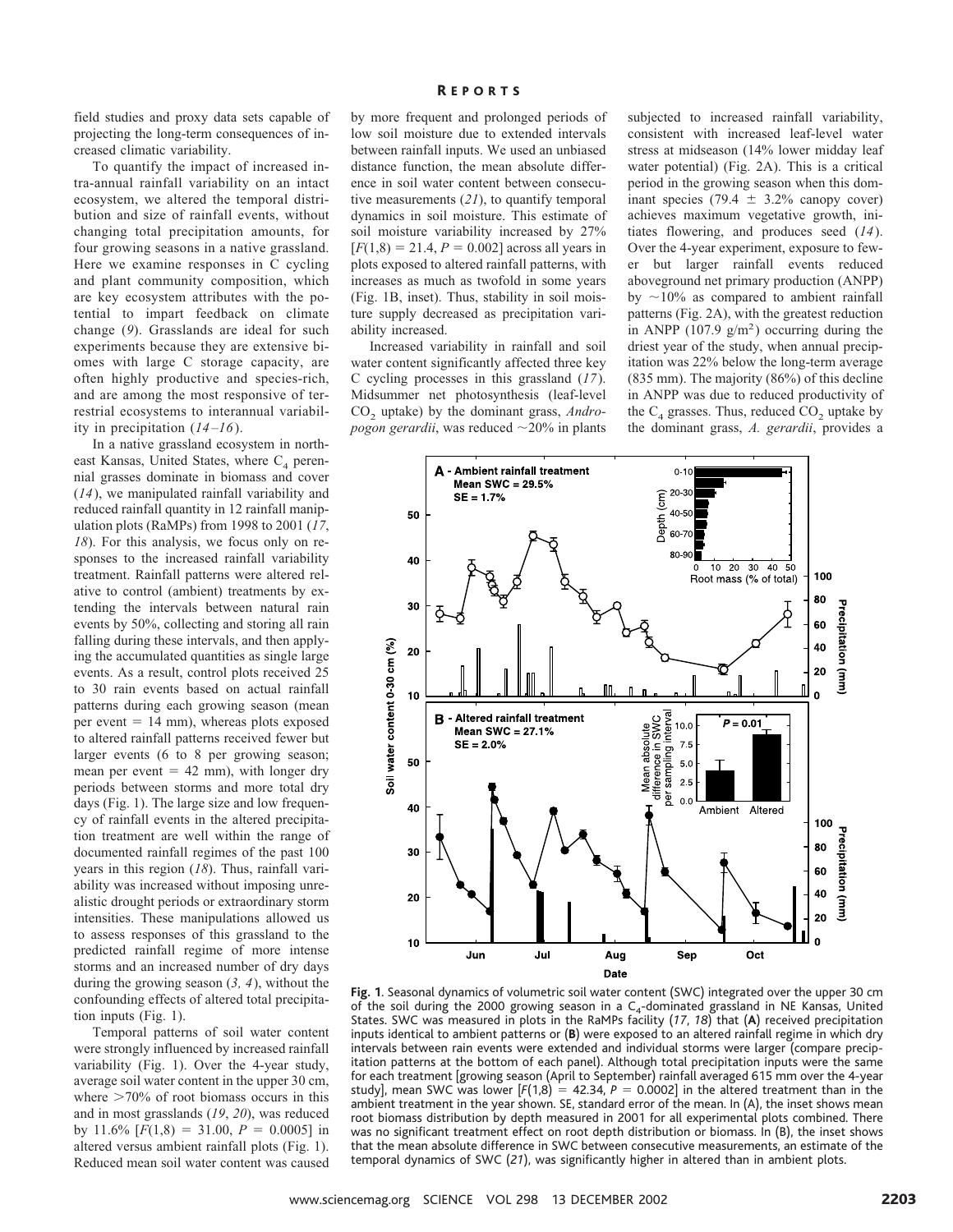mechanistic link among alterations in resource availability, increased plant stress, and subsequent ecosystem-level responses.

The strong and direct effect of increased rainfall variability on C inputs to this ecosystem was further illustrated by comparing the relationships between ANPP and mean soil water content, and ANPP and variability in soil moisture (Fig. 2). Despite growing-season precipitation amounts that varied twofold



**Fig.2.** (**A**) Responses in three key C cycling processes to increased rainfall variability (altered) versus ambient rainfall patterns (Fig. 1). These processes include (i) midday  $CO<sub>2</sub>$  uptake (net photosynthesis, *A<sub>CO2</sub>*) by the dominant grass, *A. gerardii*, shown with an estimate of plant water stress (midday water potential); (ii) ANPP as an integrator of net C uptake by all species; and (iii) seasonal mean soil  $CO<sub>2</sub>$  flux, an indicator of belowground plant and microbial respiration. Responses in A<sub>CO2</sub> and water potential were measured in August of 1998–1999 only, whereas ANPP and soil  $\tilde{CO}_2$  flux were measured in all 4 years of the experiment. Statistical significance for paired comparisons is indicated above the bars. Complete statistical analyses are also available (table S1). Relationship between ANPP and mean SWC during the growing season (**B**) and ANPP and variability in SWC (**C**), calculated as the mean absolute difference in soil water content between measurements (Fig. 1B). These relationships are based on 4 years of rainfall manipulation, and they include all plots in the experimental design (four treatments per year) (*17*).



**Fig.3.** Relationship between plant species diversity (Shannon's index, *H*) and variability in soil water content (Fig. 2C) (A) and *H'* and ANPP (B). Data are combined from 4 years of ambient and altered rainfall treatments and include all plots in the experimental design [four treatments per year (17)]. Broad-scale H' was calculated by averaging relative abundance (cover;  $n=3$  plots) of each species for each treatment. (Inset) Fine-scale response in *H'* to increased (altered) versus ambient rainfall variability. For this analysis, *H'* was calculated by averaging relative abundance (stem density) of each species from four  $0.1-m^2$  subplots per RaMP in 2001. Analyses of diversity components, richness, and evenness are also provided in table S1.

over the 4-year study, ANPP was not related to mean soil water content (Fig. 2B). However, ANPP was strongly and negatively related to the temporal variability in soil water content (Fig. 2C), which is evidence that ecosystem C inputs from ANPP can be directly affected by altered rainfall variability, independent of precipitation quantity.

Grassland soils are among the most important globally for long-term C storage (*16*). Soil  $CO<sub>2</sub>$  flux, an index of belowground plant and microbial heterotrophic activity, was reduced significantly (16%) when rainfall variability was increased (Fig. 2A). The magnitude of this effect was two times as great as the responses to increased air and soil temperatures  $(2.0<sup>o</sup>$  to  $2.6<sup>o</sup>C)$  measured previously in a similar grassland (*22*). Although reduced soil  $CO<sub>2</sub>$  flux may decrease overall ecosystem C loss in the short term, it is also indicative of lower belowground productivity (*23, 24*). When coupled with reduced productivity aboveground, the results suggest that increased rainfall variability will decrease C inputs overall and potentially reduce longterm soil C sequestration.

Increased variability in precipitation enhanced plant community diversity (Shannon's index, *H*) (Fig. 3, inset) and was accompanied by increased turnover of rare and uncommon species (33 compared to 24 cumulative colonization and extinction events in altered and ambient plots, respectively). Increased diversity could be a direct response of the plant community to increased soil moisture dynamics (Fig. 3A) (25), but *H'* was also negatively related to ANPP in this experiment (Fig. 3B). Thus, the plant community could be responding indirectly to reduced ANPP, a commonly observed pattern in natural ecosystems (*26*). The increases in diversity, measured at both broad and fine scales, were due to increased richness and evenness (table S1), suggesting that longerterm shifts in community composition will occur as more extreme precipitation regimes chronically alter both the mean and temporal variability of soil moisture.

Linking short-term responses to ecosystem properties that develop over longer time scales can extend the inference of this experiment. In this mesic grassland, drier and more variable temporal patterns of soil moisture occur in upland relative to lowland sites (*27*, *28*). Increased variability in soil moisture in uplands is due to the combined effects of soil textural differences, higher evaporative demand, and more rapid soil water drainage relative to lowlands (*14*) rather than to differences in precipitation patterns. Nonetheless, these sites may provide insight for projecting, at least qualitatively, potential long-term effects of increased precipitation variability in this grassland. Results from a variety of Konza Prairie Long-Term Ecolog